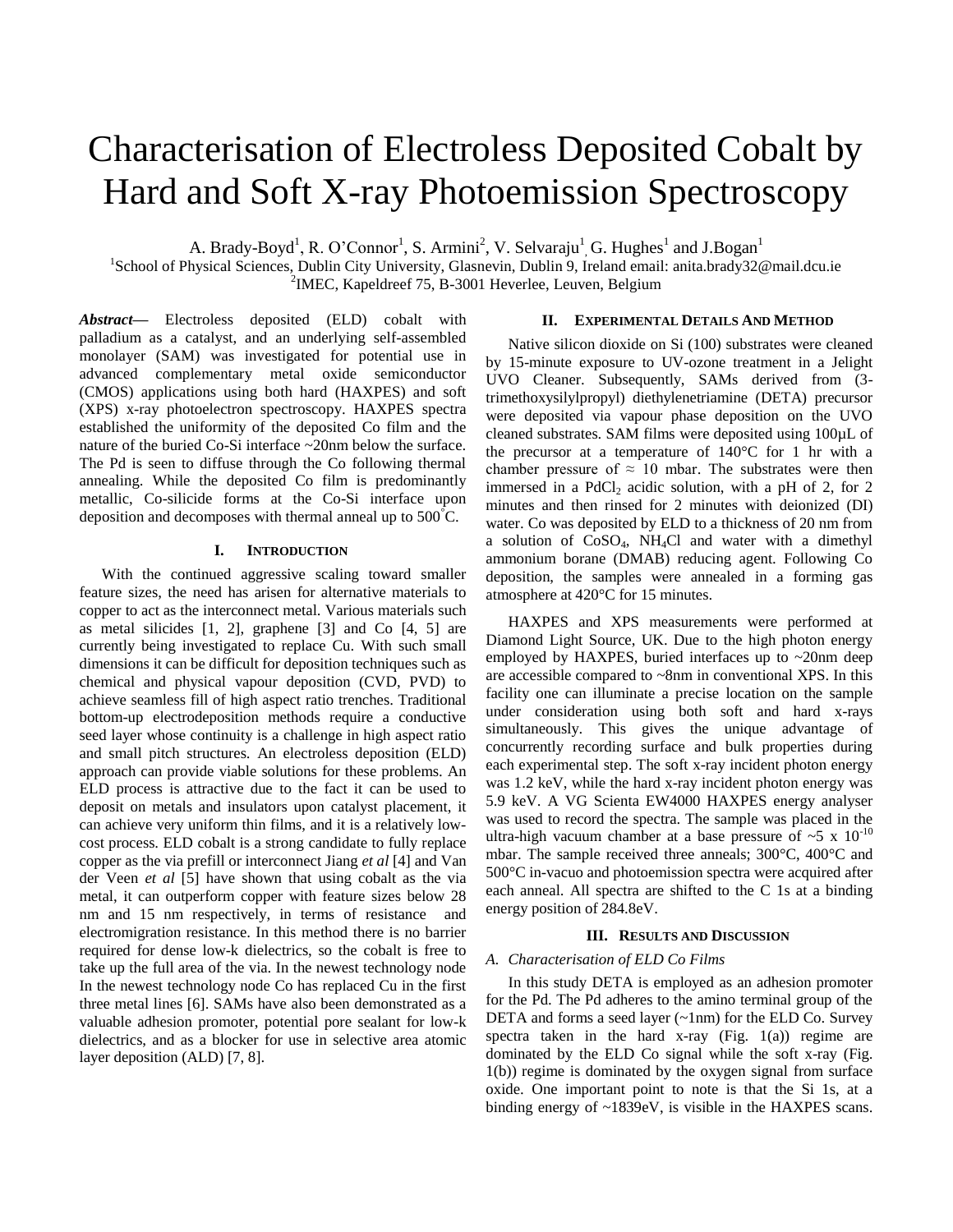This indicates that the entirety of the Co film  $(\sim 20$ nm) is accessible as the only source of Si is the underlying substrate. From the ELD deposition, nitrogen, carbon, and boron have been incorporated into the film with the carbon and nitrogen concentrations decreasing with thermal annealing. This is observed in both hard and soft regimes. The Pd does not become evident until after the 400°C anneal. The nitrogen and palladium are not easily observed in the survey spectra but are accessible in narrow energy window scans. The soft X-ray spectra show a large increase in intensity in both the B 1s and O 1s following thermal annealing.



Fig. 1(a) Hard and (b) soft X-ray survey scans showing the first and last experiment steps. All peaks are labelled except for the N 1s and Pd 3d which are not easily seen in the survey spectra.

Fig.2 shows the Pd 2p which a literature review suggests, is the first-time this peak has been investigated with HAXPES. The Pd does not become evident until after the 400°C anneal has been performed. One possible reason for this is that the Pd is diffusing through the Co film. The peak appears to be in a metallic state with the  $2p_{3/2}$  at binding energy of 3174.3eV and the  $2p_{1/2}$  at a binding energy of 3331.3eV and a possible oxide shoulder on the higher binding energy side of both peaks. This was determined by analysis of the Pd 3d (not shown) which has a binding energy of 335.4eV and is therefore in the correct position for Pd metal.

Fig.3 shows the Co 2p spectrum recorded with both hard and soft x-rays. From the HAXPES spectrum in Fig.3(a) the as-received sample shows a small surface oxide, which is present on the higher binding energy (HBE) side of the metallic component peak. This peak intensity is decreased by the sequence of anneals and by the 500°C anneal the oxide is



The Pd 2p spectrum showing a metallic profile with a slight oxide on the HBE side of the peak.



Fig. 3 The Co 2p in the (a) hard X-rays shows a mostly metallic peak with some oxide in the HBE side. The (b) soft X-ray scans reveal that this oxide is surface localized. Both spectra show how this oxide is removed with thermal anneal.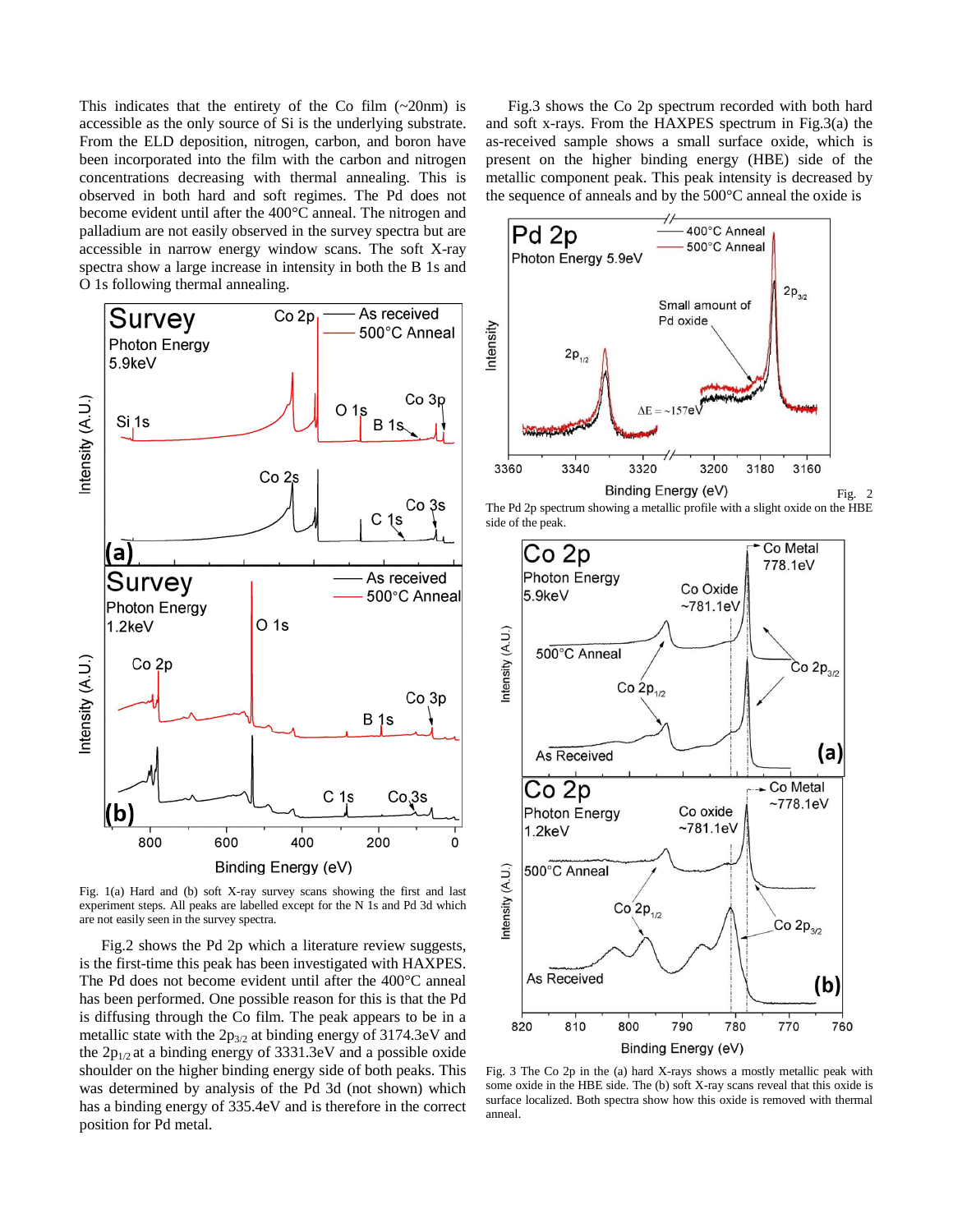almost completely removed. The XPS spectra in Fig.3(b) confirm that the oxide is surface localized. The data suggests that the top ~5nm is primarily Co-oxide. There is however, a small metallic shoulder on the lower binding energy (LBE) side of the oxide peak. This can be seen to grow with each thermal anneal while the oxide component decreases until finally after the 500 °C anneal the surface oxide has been almost removed. These spectra demonstrate that the ELD process has deposited a high quality metallic film in which the residual surface oxide is easily reduced by thermal annealing.

To ascertain if there was any evidence of the DETA SAM, the high energy spectra of the C 1s and N 1s (Fig. 4) were examined. The N 1s has just one broad peak with two component peaks. These peaks have been attributed to C-N-O bonds at 399.35 eV and the other is attributed to boron nitride (BN) at 398.1 eV. The reducing agent used during the ELD process is the source of boron. The signal to noise ratio is poorer for the nitrogen than the other spectra due to small quantity of nitrogen in the film. With subsequent anneals this signal to noise ratio deteriorates, as these nitrogen species decompose and the corresponding peak intensity decreases. In soft X-rays spectra (not shown) there is a N 1s peak present. If the only source of N is the DETA SAM, then there should be no visible N 1s peak in these spectra as the soft X-rays are surface sensitive  $(\sim 8$ nm). This would imply that N has been incorporated into film. However, this makes identifying the DETA SAM extremely difficult.

Looking at the C 1s initially there are two main peaks with several component peaks, visible in the spectra. A peak at LBE which is attributed to C-C bonds at 284.8eV, C-O / C-N-O bonds at ~286eV, C=O bonds at ~288.4eV and a peak at HBE which has been attributed to cobalt carbonate at 289.8eV. Following the 300°C anneal the carbonate peak intensity is greatly reduced and by the 500°C anneal it has been fully decomposed. The C=O component peak is also removed by the thermal anneals. The main component peak remains quite strong throughout the experiment and suggests that the C has become incorporated into the film during the ELD process. This again makes identifying the C signal from the DETA SAM very difficult.

Fig. 5 displays the deconvoluted hard X-ray O 1s and B 1s spectra. The as-received spectra show the B has formed Coboride and BN while the Co oxide and carbonate dominated the O 1s. Also, present in the O 1s is a small boron oxide peak which grows upon anneal. This can also be seen in the B 1s following the 300°C anneal. The oxygen released from the decomposition of the Co oxide and carbonate is not desorbed from the surface but instead forms a bond with the B to form a boron oxide. As the B oxidizes further both spectra can be seen to shift to a higher binding energy. By the 500°C anneal the boron has become fully oxidised by forming  $B_2O_3$ . The corresponding component peaks in both the B 1s (193.3 eV) and O 1s (532.9eV) are now in the correct binding energy position for  $B_2O_3[9, 10]$ .

## *B. The Si-Co Interface*

In order to understand the interactions between the Co overlayer and the silicon substrate, the Si 1s peak was studied in detail and the deconvoluted spectra is presented in Fig. 6. Initial data from the as-received sample reveals the Si to



Fig.4 The normalised N 1s and C 1s, show a deterioration in the signal to noise for the N 1s and the decomposition of the C 1s with increasing anneal temperature



Fig. 5 The deconvoluted O 1s and B 1s hard X-ray spectra showing the reduction of the CoO and  $CoCO<sub>3</sub>$  and the oxidation of the B 1s.

comprise of several different components which have been assigned to the bulk Si at 1839.1 eV, two Co silicide phases, one at 1839.5eV and the other at  $1838.7eV$ , SiO<sub>2</sub> at  $1843.7eV$ and sub oxide states on the HBE side of the bulk peak. The silicide phase on the HBE side has been attributed to CoSi [9, 10] while the silicide on the LBE side has been attributed to  $Co<sub>2</sub>Si$  [11, 12]. There is also a "pre-peak" observed on the LBE side. This "pre-peak" has previously been observed in a Si 1s iron silicide spectra [15]. Following the 300°C anneal